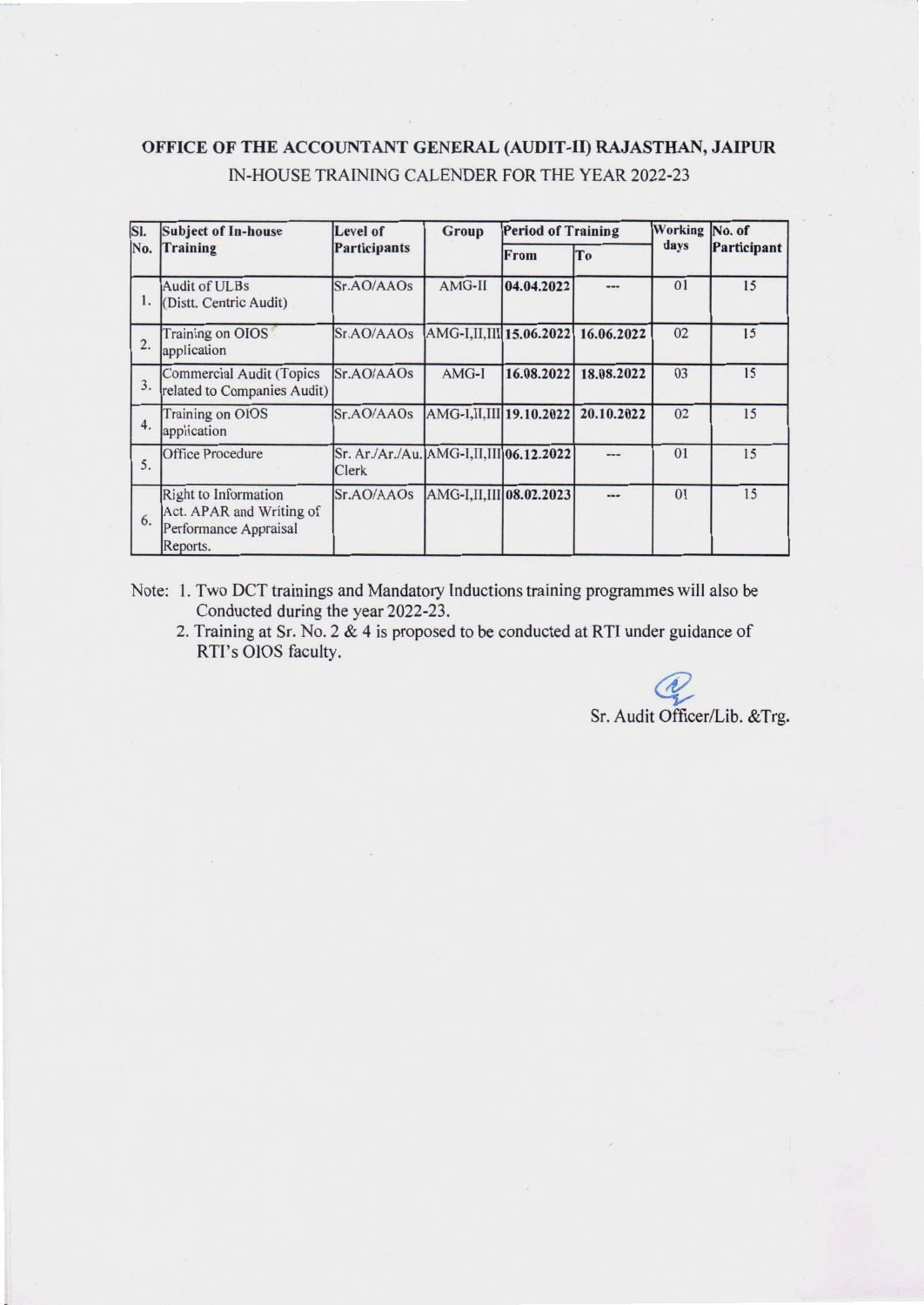## Office of the Accountant General (Audit-II) Rajasthan, Jaipur Training calendar for the year 2022-23 GENERAL COURSES

| S.N<br>0.      | <b>Course Title</b>                                                                                                                                               | No. of<br><b>Courses</b> | No. of Slots<br>required |
|----------------|-------------------------------------------------------------------------------------------------------------------------------------------------------------------|--------------------------|--------------------------|
| $\overline{1}$ | Financial Audit of PSUs and other entities preparing<br>accounts on commercial basis                                                                              | 01                       | 03                       |
| $\overline{2}$ | Effective Communication, Language and Drafting skills<br>(Including Draft of Factual Statement/Draft Para)                                                        | 01                       | 06                       |
| 3              | Compliance and Performance Audit (Compliance and PA<br>Guidelines)                                                                                                | 01                       | 08                       |
| 4              | Accounting Standardsincluding (Ind. AS)                                                                                                                           | 01                       | 05                       |
| 5              | Workshop on Goods and Service Tax                                                                                                                                 | 01                       | ۰                        |
| 6              | Audit Planning (including statistics and sampling in audit<br>01<br>and risk based audit approach)                                                                |                          | 04                       |
| $\overline{7}$ | Audit Evidence, Documentation and Reporting                                                                                                                       | 01                       | 05                       |
| 8              | <b>Webinar on Outcome Based Audit</b>                                                                                                                             | 01                       | 07                       |
| $\overline{9}$ | Workshop on Draft Paragraphs                                                                                                                                      | 01                       | 05                       |
| 10             | Basics of Financial Audit and Audit of Autonomous<br><b>Bodies</b>                                                                                                | 01                       | 03                       |
| 11             | Audit of Public Private Partnership (PPP) Projects                                                                                                                | 01                       | 03                       |
| 12             | Rules and Principles of Govt. Accounting. Overview of<br><b>Accounts Compilation-Finance and Appropriation</b><br>Accounts, Issues related to quality of Accounts | 01                       | 01                       |
| 13             | <b>Contract Management</b>                                                                                                                                        | 01                       | 03                       |
| 14             | Accounting of Works and Audit of works contracts                                                                                                                  | 01                       | 02                       |
| 15             | Audit of State and Union Accounts and SFAR                                                                                                                        | 01                       |                          |
| 16             | Workshop on Performance Audit                                                                                                                                     | 01                       | 05                       |
| 17             | All India seminar on Performance Audit                                                                                                                            | 01                       | 05                       |
| 18             | MCTP- Level 2                                                                                                                                                     | 04                       | 63                       |
| 19             | <b>MCTP-Level 3</b>                                                                                                                                               | 04                       | 27                       |
| 20             | MCTP- Level 4                                                                                                                                                     | 04                       | 13                       |
|                | <b>Total</b>                                                                                                                                                      |                          | 168                      |

Sr. Audit Officer/Lib.& Trg.